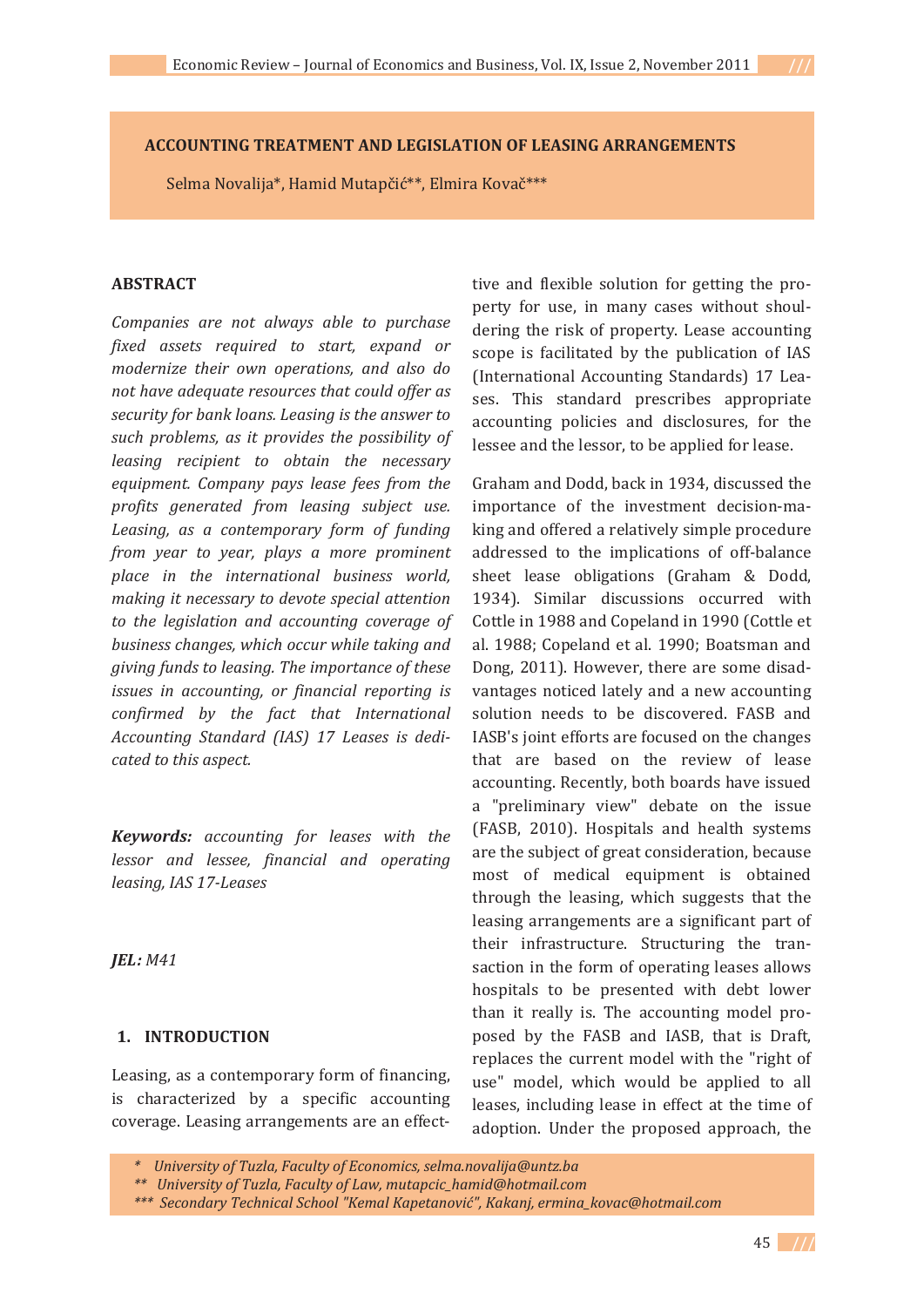basic accounting model for all leases will be similar to the model currently used for capital leases (Valletta & Huggins 2010).

The main goal of this work is to present leasing as a way of obtaining long-term assets and investigate the validity of dealing with them in the accounting, legal and tax terms, in order to obtain a realistic view of its importance. Hypothesis is that the accounting procedures, policies and disclosure in accordance with IAS 17 Leases, are adequate instruments and that they meet the needs of accounting and financial reporting, tax and legal regulations regarding leasing arrangements implemented in Bosnia and Herzegovina. Based on the research questionnaire, considerable information regarding the specifics of the accounting coverage of leasing arrangements will be collected, which will be processed and collectively shown in the tables.

This paper consists of six parts. The first part deals with the origin and historical development of leasing in general. The following section contains a summary of legal regulations of leasing arrangements. The third part deals with leasing arrangements in terms of the ISA 17. Accordingly, the fourth section discusses accounting scope of leasing arrangement, whereby it examines the coverage of financial accounting and operational leasing arrangements with the lessee and the lessor and proposals for changes in lease accounting. The fifth chapter presents a discussion on implementation of leasing arrangements in Bosnia and Herzegovina as well as exploration of the accounting treatment of leasing arrangements. The last part presents conclusion.

## **2. DEFINITION OF THE TERM AND HISTORICAL DEVELOPMENT OF LEASING**

In today's era, company's business includes the use of modern technological equipment which is very expensive and many companies

are forced to purchase it, using some form of financing, among which an important position takes acquisition of equipment through a lease arrangement - rental or leasing. The term *leasing* comes from the English verb "to lease". which means that something is to be leased or rented, or the English noun "lease" which means a lease or rental. The popularity of risk is understandable, since it provides great flexibility and economic benefits, compared to the very owning of assets (Epstein & Abbas  $2006$ ).

Although leasing is considered one of modern methods of financing, the first cases of practical applications appeared in ancient history when the Babylonians in 2000 BC applied a type of lease for boats and livestock, while the first theoretical description of the lease is found in the Roman legal documents. Financial leasing as a modern form of funding came from the United States of America. Leasing appears in the U.S.A. in the 1930s when the phone company The Bell Telephone System began to lease, at that time very expensive telephone and teletype machines to their subscribers.

The first financial leasing company was found by Henry Shofeld back in year of 1952 in the USA. The company was founded with the aim to realize a particular transaction in the field of railway transport. After implementation of the transaction, Shofeld recognized economic efficiency of financial leasing and decided to establish the U.S. leasing company, "United States Leasing Corp." (today known as the "United States Leasing International, Inc."). Development of leasing in Europe started in late 50-ies and early 60-ies (ALC BiH 2010). First leasing companies were founded in 1961 in Britain, then France, Germany, Italy, Belgium, etc. We find various subjects of lease such as: capital equipment, machinery, computer and communications equipment that quickly obsolete, means of transport from passenger cars to trucks, ships, aircraft, and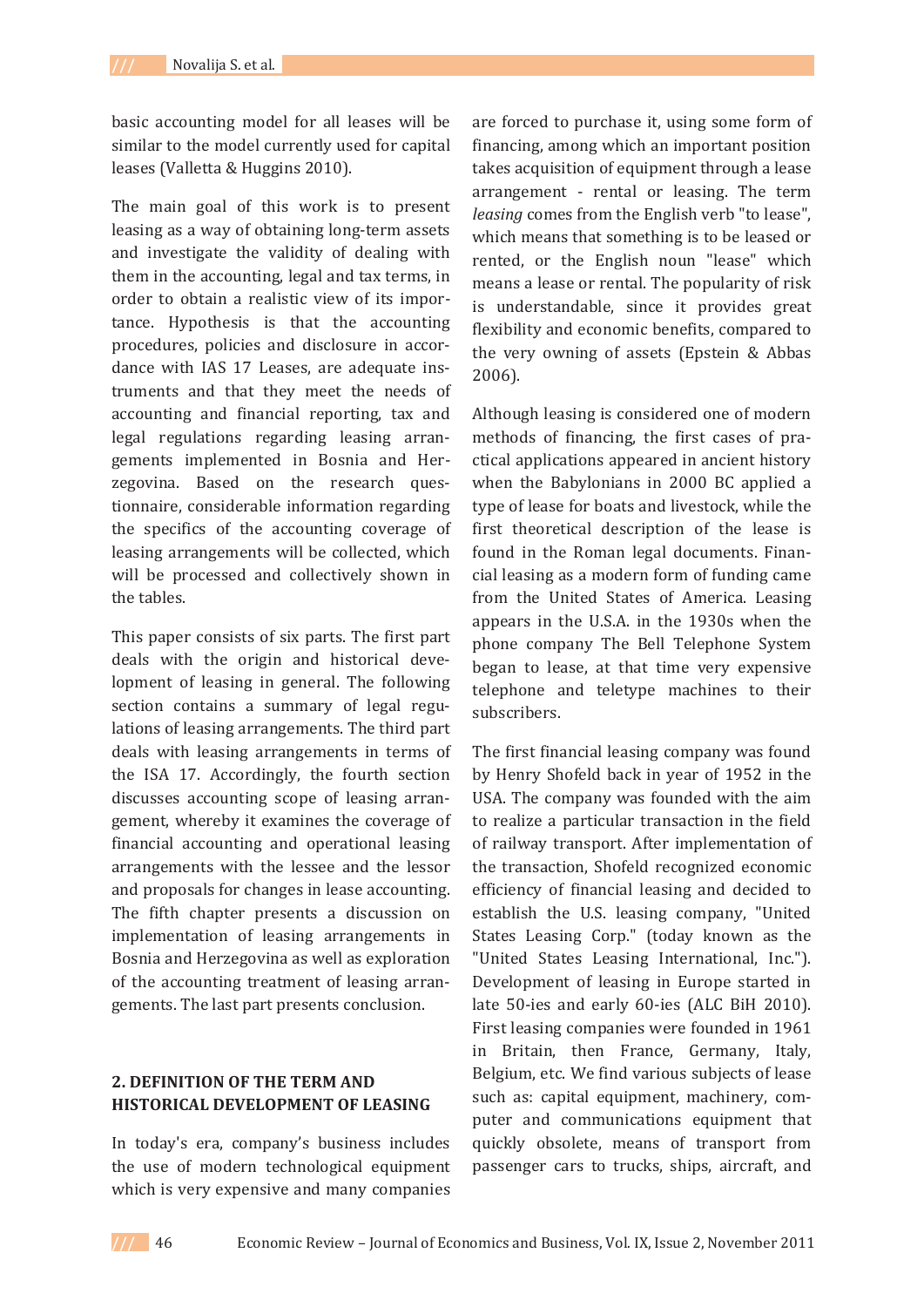fixed assets, and other durable products for personal consumption.

### **3. LEGAL REGULATION OF LEASING ARRANGEMENTS**

Legal regulation of leasing arrangements includes all types of these contracts, but it usually consists of a detailed elaboration of two basic forms, operational and financial leasing. Operational leasing is also called the extrinsic leasing, in which there are two parties, i.e. provider and user of leasing, where the provider is also the owner of the lease. In financial leasing, there is a third contractor, *i.e.* the seller or supplier of leasing subject. "Financial leasing is a legal transaction in which the lessee, during the period of possession and use of the leased asset, pays the agreed lease fee with the option of purchasing and acquiring the ownership of the leased asset and bears the costs of depreciation of the leased asset." (F BiH Legislation of leasing. Article 5., paragraph 2.)

For both types of contract it is common that the user of the item or the object of leasing, is not its owner as well. Since the financial lease requires the conclusion of two different contracts, sales contract on lease subject and contracts on financial leasing, financial leasing is to be determined as the associated legal work. The user pays a fee for the transferred right to use. In doing so, leasing provider reserves the right to own the subject of lease until the end of the contract. After the deadline determined by the contract, the user can become a legal owner of leasing property, only under the condition that financial leasing is concluded with an option to purchase. Thus, transfer of ownership does not come by default. The contract on financial leasing must include a clause with an option to purchase which may or may not be realized.

The subject of financial leasing in the local legal regulations may be movable unconsumable goods (eg., various equipment, motor vehicles, etc.) and immovable assets. The same solution in terms of the leasing subject is located in the Croatian Law on Leasing (Official Gazette, 135/06). Quite a different solution was adopted in the Serbian Law on Financial Leasing (Official Gazette of the Republic of Serbia, 55/03; 61/05). According to this Law, the subject of leasing may be only movable unconsumable tems.

Leasing transactions are found in full implementation of local business practices. For example, when it comes to buying vehicles, customers most often choose to purchase through leasing arrangements. In the role of leasing provider, there are leasing companies, as financial institutions specialized for this type of activity, whose founders are banks, under which company leasing houses do business. Due to the increasing presence of the leasing arrangement, implied by advantages and benefits offered by this institute, in terms of purchasing durable goods intended for personal use, leasing is becoming a serious alternative to bank loans intended to citizens.

# **4. LEASING ARRANGEMENTS IN THE CONTEXT OF THE INTERNATIONAL ACCOUNTING STANDARD (IAS) 17**

According to IAS 17, lease is defined as a contract under which a provider of lease (the lessor), transfers to recipient of leasing (the lessee), in return for payment or series of payments, the right to use certain means for the agreed period (FAAFW BiH 2006, p. 376). In purpose of correct accounting and tax treatment it is necessary to distinguish between:

- Operating and
- Financial leasing.

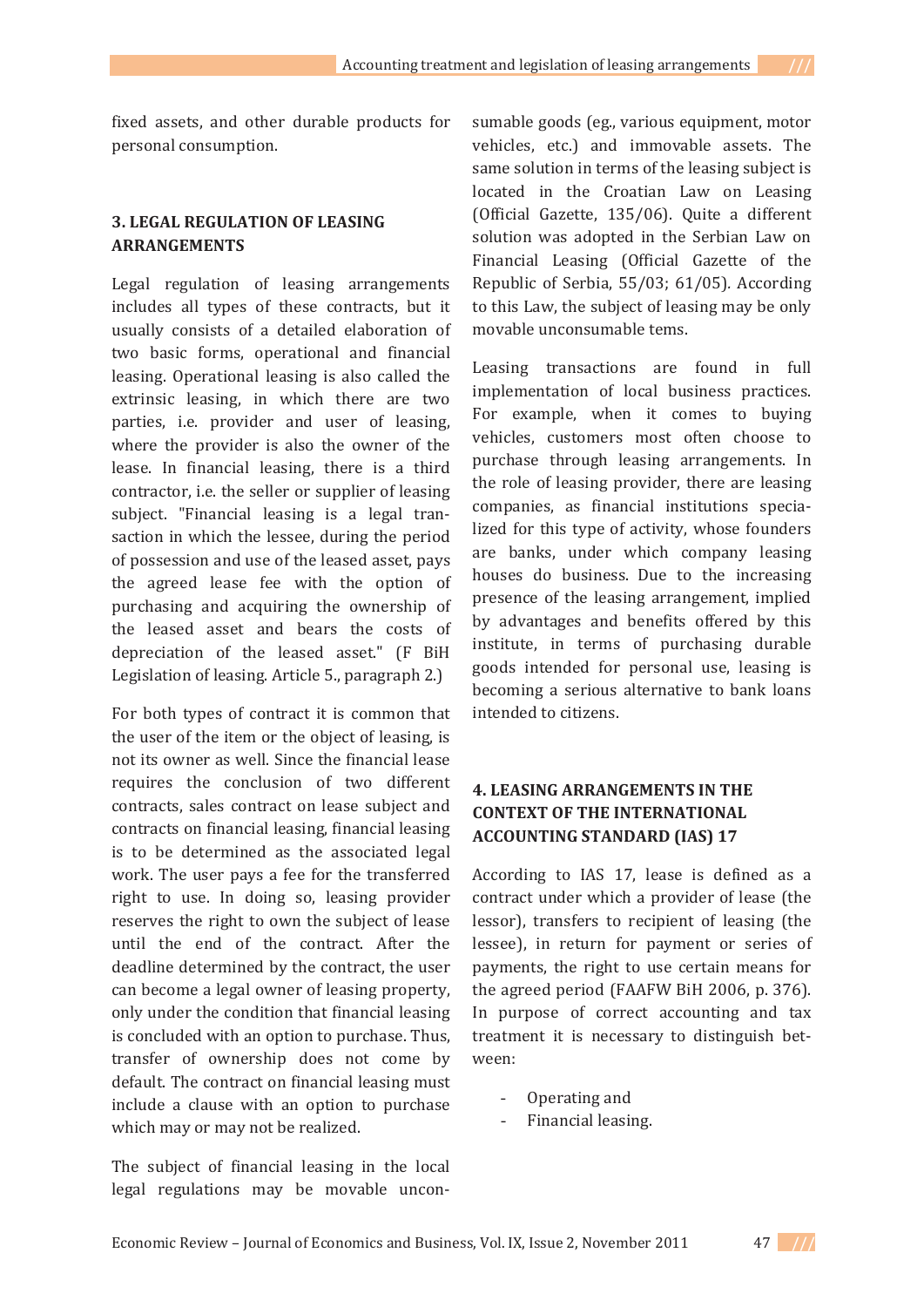Basic characteristics of the operating and financial leases are presented and compared in Tahle 41

| Table 4.1. Characteristics of the operational |  |
|-----------------------------------------------|--|
| and financial leasing                         |  |

| N <sub>0</sub> . | Characteristic    | Financial  | Operating  |
|------------------|-------------------|------------|------------|
|                  |                   | leasing    | leasing    |
| 1.               | Transfer of       | Yes        | No         |
|                  | ownership - legal |            |            |
| 2.               | Transfer of       | <b>Yes</b> | <b>Yes</b> |
|                  | economic          |            |            |
|                  | ownership         |            |            |
| 3.               | Depreciation      | User       | Provider   |
| 4.               | Credit risk       | <b>Yes</b> | <b>Yes</b> |
| 5.               | Costs of          | User       | User       |
|                  | exploitation      |            |            |
| 6.               | Additional        | No         | Possible   |
|                  | services          |            |            |
| 7.               | The risk in the   | No         | <b>Yes</b> |
|                  | leasing           |            |            |

*Source:* Vujić et al. 2010, p. 23

In addition to these two types of leasing arrangements, there are also (Andrijanić,  $2001$ :

- a) according to the method of funding and relationships that arise during the course of leasing transactions: indirect and direct leasing:
- b) by duration of lease: short term and long term lease;
- c) by maintenance of subjects: net and gross leases;
- d) by case of leasing: leasing of investment equipment, leasing of complete plants and leasing of consumer goods;
- e) by usage of leased items: leasing of unusable goods, leasing of usable goods:
- f) by determination of leased items: individual and blanket leasing;
- g) by the type of leasing contract: normal (standard) lease agreement, agreement with the right options and contract with a clause on the right of purchase;

h) other types of leasing: time leasing ("run-off-leasing"), rotating leasing, return leasing and lease with a decision on purchase.

Financial leasing is the leasing that substantially transfers all the risks and benefits related to the subject lease to recipient, even though, during the entire period of the lease arrangement the subject is the property of the lessor. Risks include the possibility of loss of unused capacity or technical obsolescence and fluctuations in revenue due to changes in economic conditions, while benefits may represent the expectations of lucrative jobs in the economic life of assets and gains from the increased value or realization of residual value. Ownership of the subject lease is transferred to the recipient of lease, after repayment of the last installment to the lessor. Unlike financial leasing, operational leasing has the characteristics of classic rental. The lessor remains the owner of the entire lease after the expiry of the lease.

### **5. ACCOUNTING SCOPE OF LEASING ARRANGEMENTS**

## **5.1. Accounting coverage of financial leasing arrangements with the lessee and lessor**

Under the provisions of IAS 17 "tenants should recognize financial leasing as assets and liabilities in its balance sheet in amounts that are at the beginning of the leasing period equal to the fair value of leased assets or the present value of minimum lease payments for the lease, if lower. All initial direct costs of the lessee are added to the amount, which is recognized as an asset" (FAAFW BiH 2006, p.  $381$ ).

Amount of initial direct costs incurred in connection with a leasing contract or putting funds from the leasing in function may be included in the value of the leased asset. The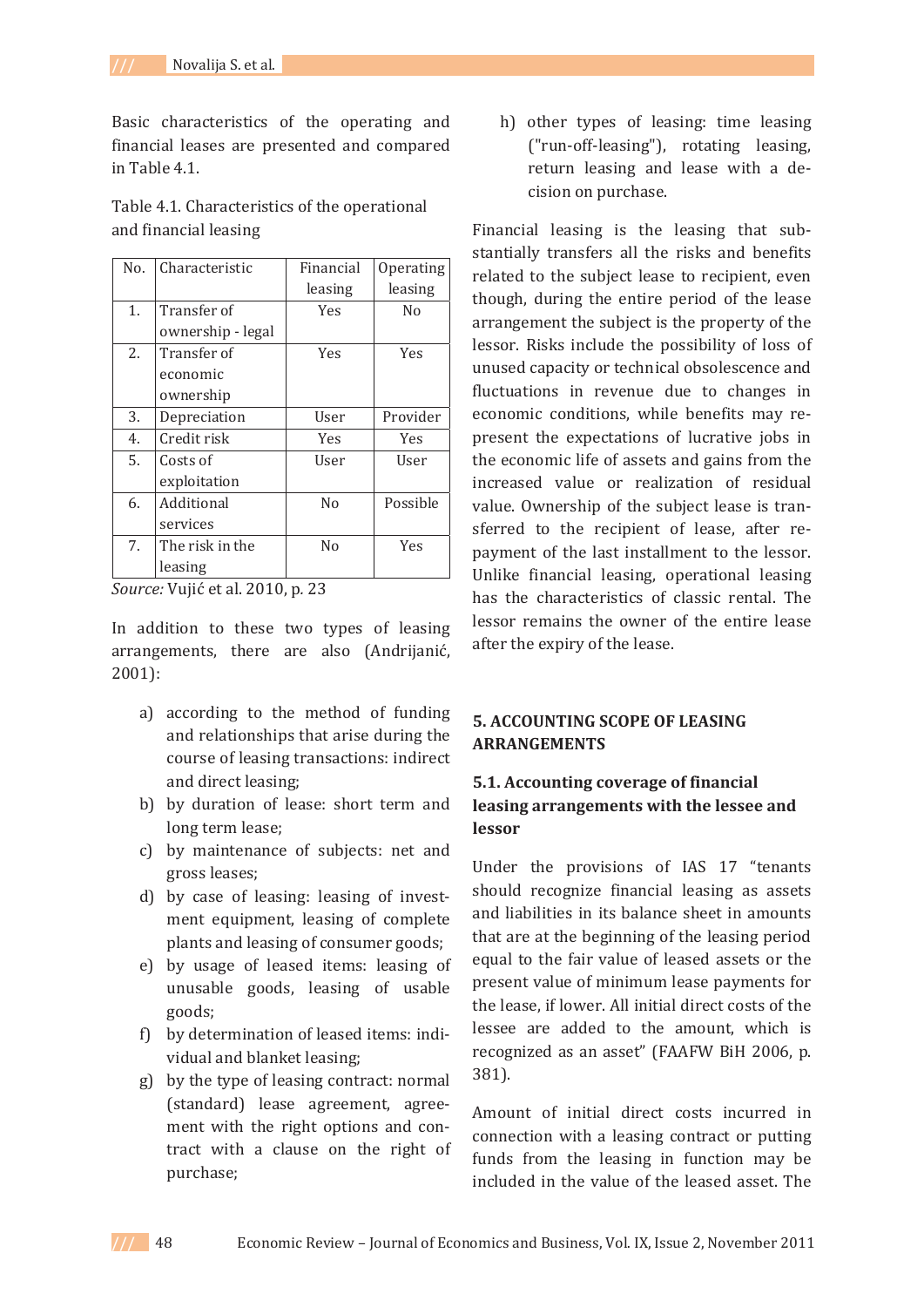tenant should separate minimum payments based on financial lease into a part that is considered as a financial expense (interest expense - not included in the cost of acquiring the funds based on financial leasing) and the part that reduces the balance paid by the financial leasing liabilities. Potential rent should be treated as an expense for the period in which it was made.

The tenant of financial leasing performs the calculation of depreciation of assets supplied through leasing and includes it in its income statement. Depreciation is calculated on estimated useful lives of leased assets and not for the period in which the financial leasing lasts.

Specific release should be made for property, plant and equipment, which the company purchased on the basis of financial leasing. regardless of the fact that they are recorded along with the property owned by the company to perform core business activities. It is useful to record that property in analytical or sub-analytical accounts.

Posting of purchasing and repayment of longterm assets on the basis of financial lease, when an asset becomes the property of the tenant at the expiry of rent is shown in the Scheme 5.1.

Explanation of posting:

(1) posting when a firm acquires a fixed asset through financial leasing arrangements;

(2) represents posting when the provider of financial leasing issues an invoice for interest and VAT to interest before maturity of repayment;

(3) represents posting when the first installment of payment is due for the financial leasing.

In accordance with the standard "the means that landlords have given on the basis of financial leasing, should be recognized in their balance sheets and presented as a receivable

at an amount equal to the net investment in leases"(FAAFW BiH 2006, p. 384). In the accounting of leasing provider, the act of giving means to lease shall be recorded as if such means has been sold on credit. At the beginning, the lessor usually experiences direct costs such as commissions, attorneys' fees and internal costs, which in fact are incremental costs that can be attributed to the signing of a leasing contract.

With financial leasing, the lessor transfers almost all the risks and benefits inherent in ownership to the lessee, and therefore received rent is considered return of capital and financial income, which is charged as a reward for their investments and services. Recognition of financial revenue should be based on the model which reflects a constant periodic rate of return on the lessor's net investment in financial leasing.

"The manufacturer or lessor mediator should recognize a gain or loss on sale, in accordance with the policies adopted by the legal entity applying in direct selling. Costs incurred by the manufacturer or lessor mediator in connection with the negotiation and conclusion of a leasing contract, should be recognized as an expense in the period when it recognizes income from the sale" (FAAFW BiH 2006, p.  $385$ ).

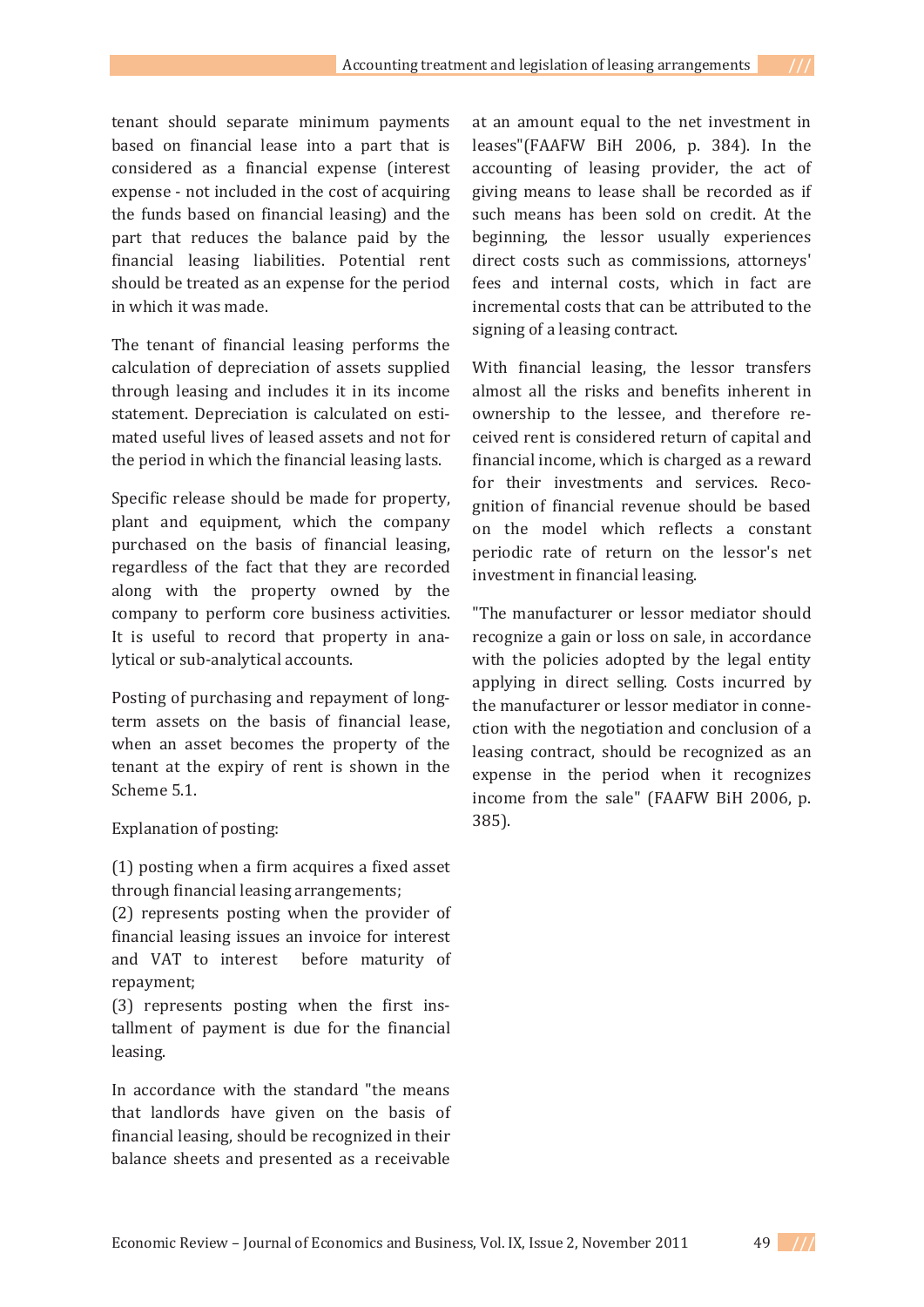Scheme 5.1. Posting of purchasing and repayment of property on the basis of financial leasing for the lessee to the requirements of IAS 17 and other accounting regulations in BiH

- gain or loss arising from the direct sale of means under leasing;
- interest income, which is realized in the period of lease.



ǣ*Author's scheme*

If, in financial leasing, ownership is not transferred to the lessee at the end of lease. then the VAT is not included in net investment and is not posted to the long-term receivables, because the lessor's tax liability arises only for the portion of rent which refers to the accounting period. In case of retail leasing or leasing under which in addition to interest income the lessor realizes revenue from the sale of assets, such leasing arrangement involves two types of income:

Retail value of the asset, which is given in the leasing by the manufacturer or dealer, represents revenue of producer or merchant, except when the present value of minimum lease payments, which are calculated at a market interest rate, is lower than the selling price. In this case, income by the means given to financial leases are recognized at a lower value, since the fair value of means is lower than the usual selling price at the time of execution of lease arrangements. A sale posting of fixed assets through leasing arrangement is explained in the Sheme 5.2.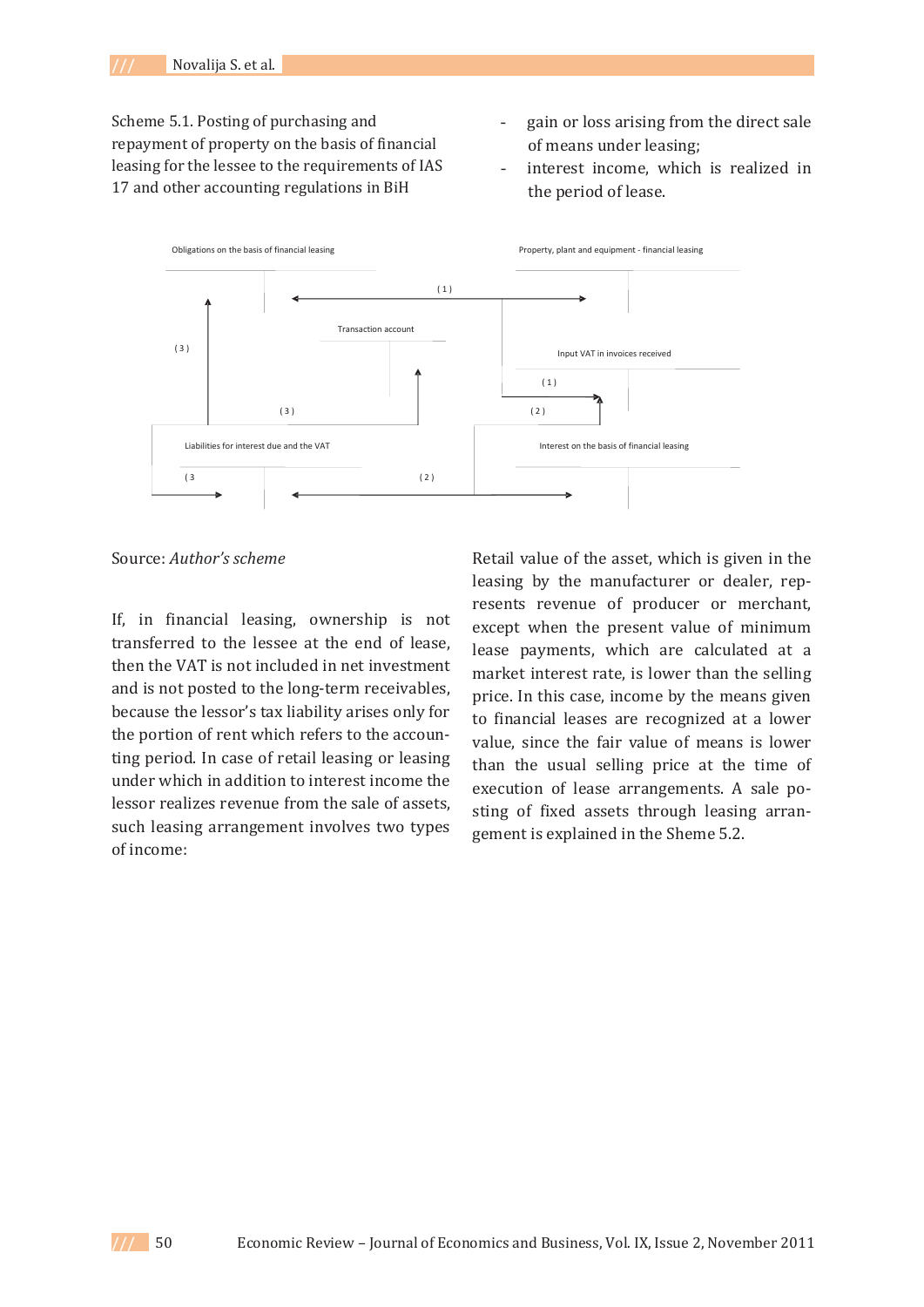Scheme 5.2. Posting a leasing arrangement for leasing provider according to the requirements of IAS 17 and other accounting regulations in **BiH** 

(4b) at the same time recognition of outstanding deferred revenue are posted.



ǣ *Author's scheme*

Explanation:

(1a) represents posting sales of fixed assets in financial leasing:

(1b) at the same time receivable for interest from financial leasing (excluding VAT) is posted:

(2) represents posting of permanent assets discharge sold through financial leasing arrangements;

(3) represents posting when leasing provider issues an invoice for interest and VAT on interest payments for the repayment installment;

(4a) represents posting of the first installment payment consisting of equity, interest and VAT on the interest for this installment:

# **5.2. Accounting coverage of operating leasing arrangements with the lessee and lessor**

Operating leasing, as well as financial, is based on the rental agreement, in which both Contracting Parties, in keeping with the relatively short cancellation notice, have the right to cancel the lease. The entire investtment risk of this business is borne by the lessor, which includes depreciation costs, insurance and maintenance of a fixed asset provided in the leasing. "The subject of operating leases, because of high risk of the lessor, mostly refers to assets which are demanded by a large number of lessees, or assets which can easily be re-provided in the lease. The rent that is paid under operating lease is the lessor's income and expense for the lessee." (Belak et al. 2006, p. 179)

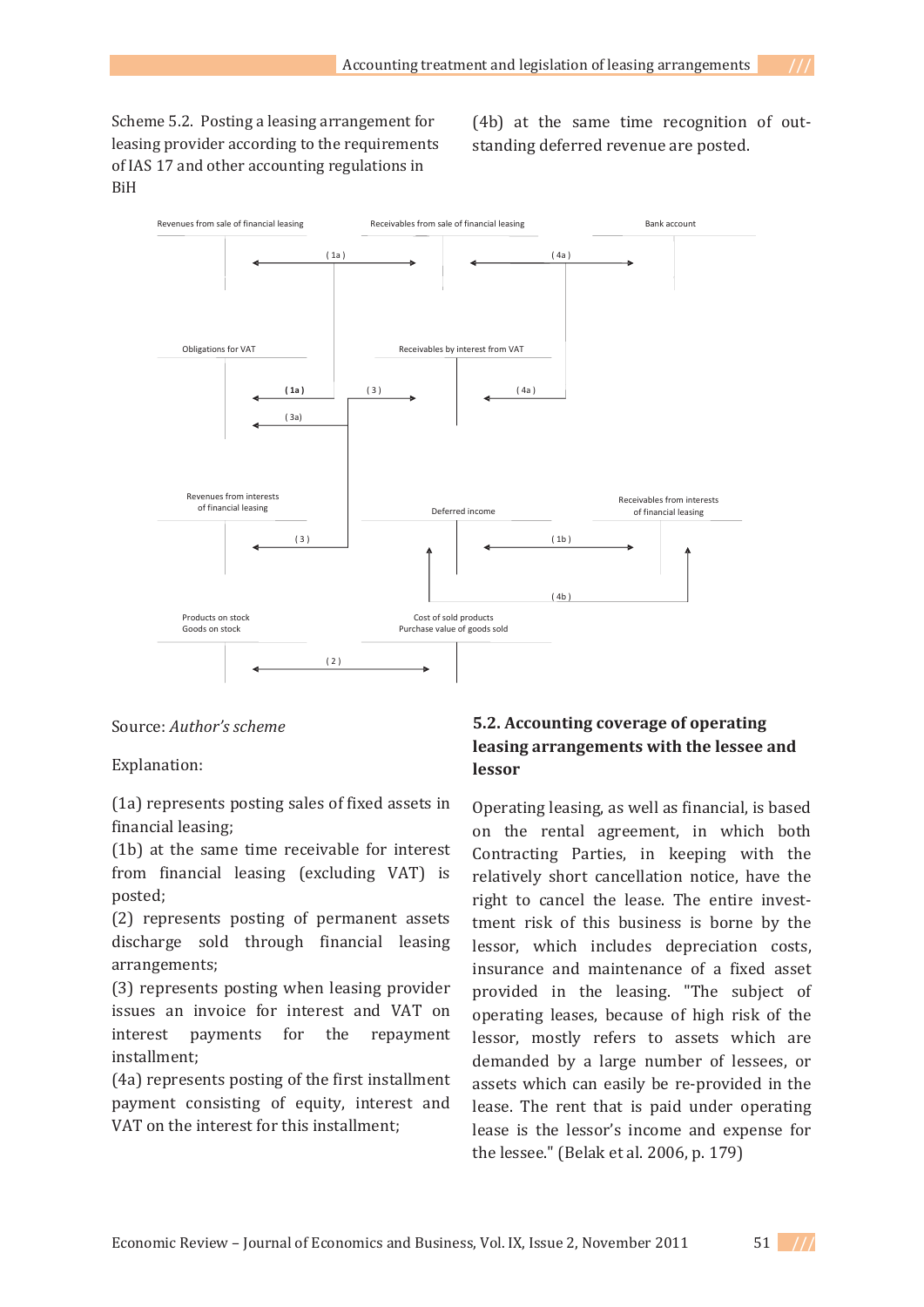"Receiver of operating lease should equally recognize payments for rent in the income statement as an expense" (FAAFW BiH 2006, p. 384). Thus, user of operating lease posts debit to the appropriate service charges account and account of input VAT, with the credit of vendor's account. If the lease is contracted and paid in advance, then it can be treated as an advance payment of rent. Prepaid lease contains a section that refers to the VAT (if the payer of rent has the right to use it in advance), so this amount must be separated for posting the part that refers to the invoice value of the rent and part related to the input VAT. Part that relates to the input VAT shall be calculated by multiplying the pre-paid rent with recalculated rate. 14.5299%. This input tax cannot be posted to the account of input tax in invoices received. since the right to refund the input tax is not gained until an invoice is received from the supplier, and it is posted to the account receivable input tax in the lease paid in advance. Upon maturity of rent, provider of operating lease issues the recipient an invoice including VAT, in which deferred costs of rent paid in advance are transformed into rental costs thereby reducing the state to account of deferred costs.

For the lessor, the rent represents income from rent, which covers the costs of depreciation, insurance, training of persons that will work on an item which is subject to leasing, etc. Accordingly, the operating leasing is a classic lease because operating leasing contracts do not transfer risks or benefits arising from ownership to the lessee, the lessor retains them. The lessor calculates depreciation on these assets as well as to other assets, which are used for performing their business activities in accordance with defined accounting policy.

"The manufacturer or the lessor mediator, in accordance with IAS 17, does not recognize any gain from the sale when entering into operating leasing, as it is not equivalent to a

sale" (FAAFW BiH 2006, p. 387). IAS 17 allows property that is leased under operating lease, to be recognized as property investment of the lessee and that property can be included in the balance sheet as assets from financial leasing. The necessary condition is that duration of operating lease is covering the entire economic life of the asset.

### **5.3. Proposals for changes in lease accounting by IASB and the FASB**

The International Accounting Standards Board (IASB) and the U.S. Financial Accounting Standards Board (FASB) are currently considering a common proposal which will fundamentally change the way of business concerning leasing and renting of property and equipment. One part of IASB and FASB project is Memorandum of Understanding. The final standard is expected to be completed in December of 2011.

Under the proposed model for lease accounting exposed in the negotiation documents, published by the IASB and FASB in March of 2009, different types of leasing would no longer exist. "Lessee should always have the right to recognize the property, the right to use leased item with a corresponding obligation in its balance sheet. As a suggestion for a future standard, except for the recognition of lease payments made in all leasing and rental agreements, tenants would have to include payment in accordance with the optional periods and potential rents in their balance sheets." (IASB 2010, p. 1). To meet these requirements, tenants should perform assess of the value and revise them at each reporting date.

The negotiating document issued in March of 2009, does not represent any preliminary views on accounting for the lessor as in the original framework for leasing in 2008 it was decided to postpone the consideration of improvements in terms of accounting requirements for the lessor. However, in November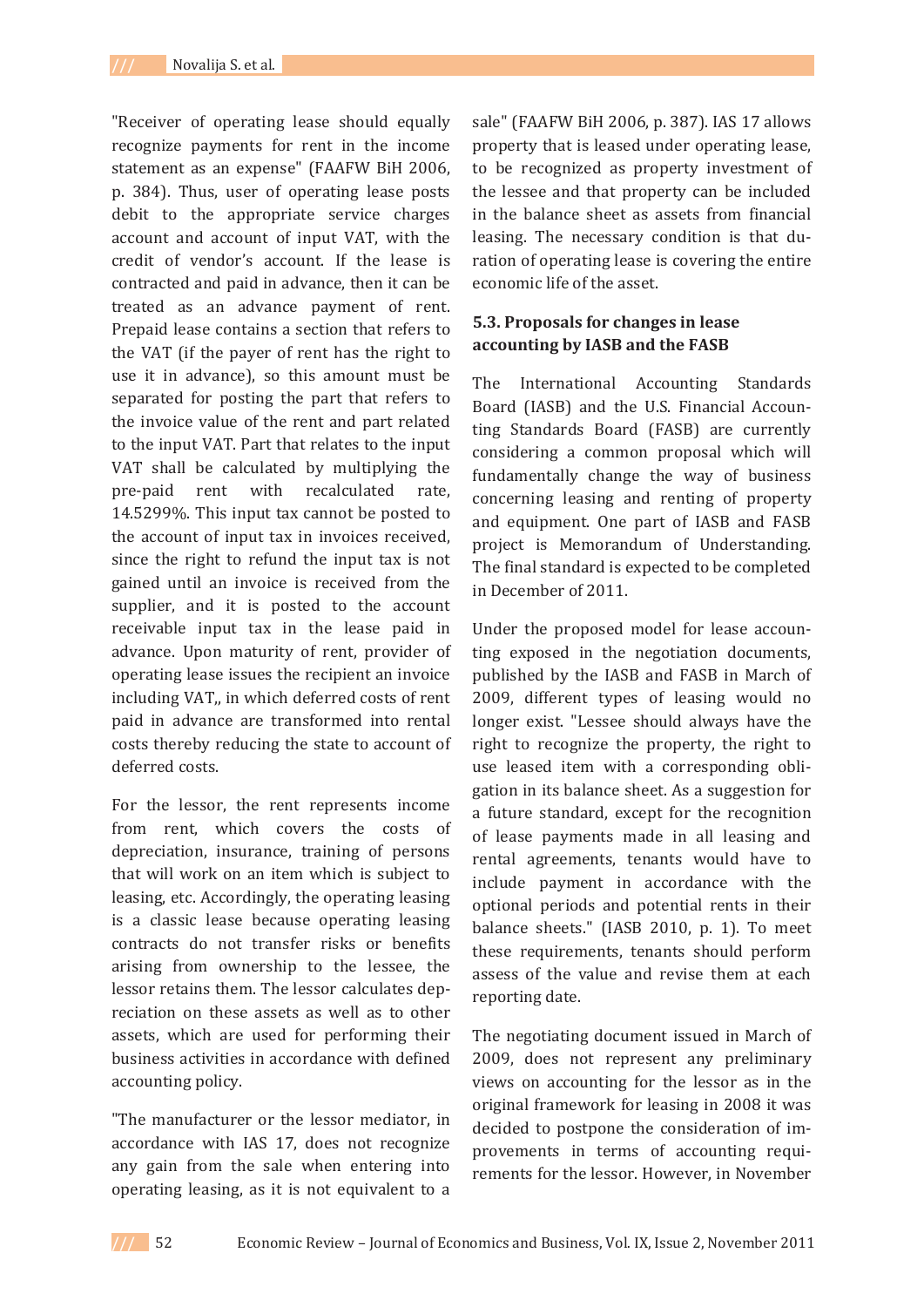of 2009, it was announced that both aspects of lessee and lessor aspects were considered.

The existing accounting model for leasing was criticized because it does not recognize the obligations of lessees under operating lease. This leads to users of the accounts, in some cases, make adjustments in the financial statements.

If proposals for the lessor accounting has the effect of restricting the availability of leasing. as *Leaseurope* expects, these proposals could lead to smaller companies in particular have a much harder way to finance their investments. These are companies with limited sources of external financing at the beginning of businesses and their borrowing could become more expensive and/or less available.

On the tenant side, the most significant reason for concern about these proposals is the level of complexity which will be imposed. Although companies with high participation of leases would also experience adverse effects, paradoxically, the hardest hit would influence those companies which have a big number of smaller leasing inputs, opposed to structured and high value transactions, which are in the center of focus of lease discussion. Examples of these types of contracts include a contract for car leasing, office space, information technology, telecommunications equipment, etc.

"Key elements of the proposed leasing accounting models and their potential impacts on the financial statements are as follows:

- The concept of "tenure" would replace the current risks and benefits principle. This could result in recognition of all rights and obligations arising under any contract of lease, as well as assets and liabilities on the balance sheet.
- Difference between the operating and financial leasing would be eliminated.
- All leasing obligations should be measured by reference to the relevant leasing terms, such as contingent rents and guaranteed residual value at each reporting date, based on current facts and circumstances.
- The carrying value of existing financial leasing should also be changed.
- Existing arrangements would probably be reclassified" (Pricewatererhouse Coopers 2009, p. 1).

This proposal should have an impact on all companies that currently have significant leasing arrangements (regardless of whether they are classified as operating or financial lease at the time of execution). This would result in an increase in debt, total assets and changes in EBIT, interest coverage, etc. Currently, there is no proposal for a solution to financial reporting of existing leasing contracts. It is likely that this would cause problems in financial reporting and operational difficulties for the existing longterm leasing contracts.

However, in August of 2010, the IASB and FASB have given new impetus to the preparation of EDs (draft proposals) for leasing. "The key provisions of the new EDs include re-adoption of the concept of tenure, which should be applied by lessor and lessee for all leases (including those who sublet). except for the rental of biological and intangible assets, leases for use and exploration of natural resources and leases of certain investment properties. According to this model, the lessee should recognize:

- a) property which represents its right to use during the entire lease period (initially recognized at the present value of the rent plus all initial direct costs);
- b) obligation of paying the rent (initially recognized at the present value of rents).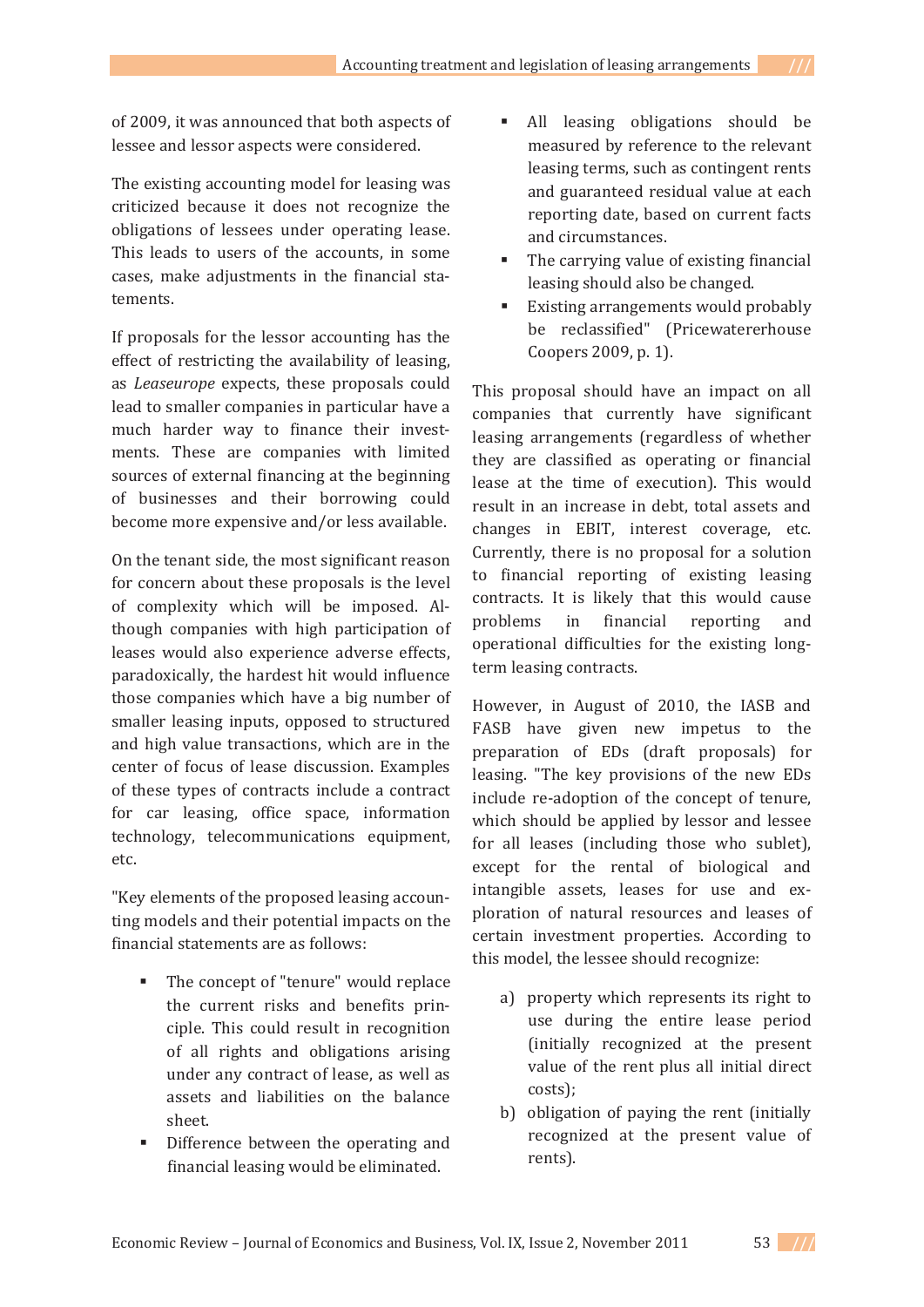The lessor should recognize the value that is its right to collect rents and depending on its exposure to the risks and benefits associated with this property, he should:

- a) recognize leasing obligations while continuing to recognize the underlying assets (access to liability arises), or
- b) not recognize the right to property that was given to the lessee in the lease, but still recognize the rest of the property which represents his right to the end of the lease (derecognition approach)." (AICPA 2011, p. 1).

Board (of IASB) conditionally decided that they should be two types of leasing for the lessor and lessee:

- Financial leases and
- Other leases.

Each type would express its own profit or loss. Finance leases should follow the format of profit or loss as proposed in EDs and other leases would follow the design of the profit or loss in accordance with operating leases under existing U.S. GAAP or IFRS. The Board has not yet adopted criteria for discrimination of financial lease of other leases.

The implication is that the accounting of leasing is a turbulent area for IASB and FASB. We see that there are constant fluctuations in terms of the manner of recognition of assets, which are leased and the obligation to pay the rent, as well as recognizing the right to charge them. The Board represents the views which are presented in IAS 17, while the FASB seeks to impose benchmarks that are expressed in U.S. GAAP. Recent efforts presented in the proposed draft adopted the approach for financial leasing, which is identical to that of the standard 17, while for operational leasing the option is proposed of calling either to standard or U.S. GAAP. The paradox is that criteria for distinguishing between financial and other types of leases have not been adopted yet, as it was proposed in the draft.

We can certainly say that this is not the last project of IASB and FASB when it comes to accounting leasing. With numerous guidelines and exposure of drafts for future standards given and published so far, we believe that a new standard for leases will not have been issued by the end of 2011.

### **6. DISCUSSION**

### **6.1. Realization of leasing arrangements in Bosnia and Herzegovina**

The first leasing company in Bosnia and Herzegovina market is Volksbank Leasing, which was founded in April 2001. On the European leasing market Bosnia and Herzegovina belongs to the CESEE countries (Central Eastern and South Eastern Europe), where, according to the statistics, the highest growth of leasing business is currently recorded.

"Association of leasing companies in Bosnia and Herzegovina, was founded in February of 2005. In this period, three of the leading leasing companies in Bosnia and Herzegovina, *HypoǦAlpeǦAdria Leasing, Raiffeisen Leasing and VB Leasing*, due to the lack of legislation and common problems. founded the Association, which formally started in April of 2005. Currently in Bosnia and Herzegovina eight leasing companies are registered, which *Association of Leasing Bosnia and Herzegovina*ǣ *HypoǦAlpeǦAdria Leasing, Raiffeisen Leasing, VB Leasing, NLB Leasing, UniCredit Leasing, Euroleasing, SǦ Leasing* and *Asa Abanka Leasing*." (ALC BiH 2010, p. 6) In accordance with its objectives, *Association of Leasing companies in Bosnia and Herzegovina* also operates internationally. In June of 2005 it became an associate member of *Leaseurope. Leaseurope* (Federation of European leasing associations from 30 countries), was founded in 1972, with headquarters in Brussels. Today, Leaseurope represents 92% of the leasing industry throughout Europe and, as the biggest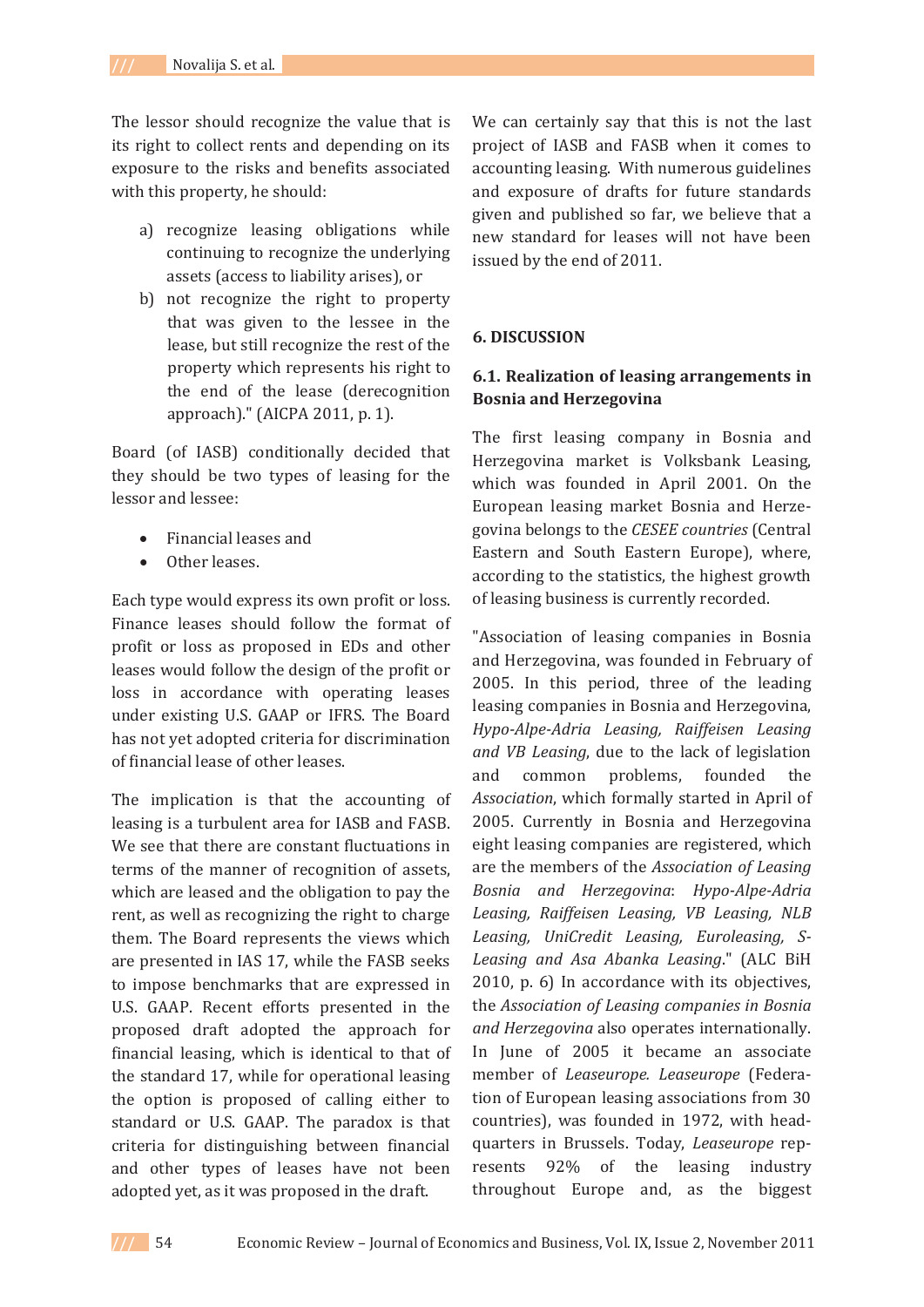institution of the European leasing market, it brings together around 1,200 leasing companies.

Although leasing arrangements are quite present in the world, in Bosnia and Herzegovina they appeared in the last decade. It is interesting to consider, to what extent leasing arrangements are represented in Bosnia and Herzegovina, compared to countries in the region, i.e. Serbia, Montenegro, Slovenia and Croatia, as shown in Table 6.1. In this table we can see the value of signed leasing arrangements in 2009, in Bosnia and Herzegovina, Serbia, Montenegro, Croatia and Slovenia.

Table 6.1. Value of signed leasing arrangements in Bosnia and Herzegovina and the region

| Country                       | Herzegovina<br>Bosnia and | Serbia | Montenegro | Croatia | Slovenia |
|-------------------------------|---------------------------|--------|------------|---------|----------|
| Year                          | 2009                      | 2009   | 2009       | 2009    | 2009     |
| Leasing<br>Contracts<br>value | 110.7                     | 337    | 138.5      | 216     | 371      |

Source: Author's Table according to Report by the Association of Leasing Companies in Bosnia and Herzegovina and

*www.novosti.rs/vesti/naslovna/aktuelno.69.ht ml:308064-I-lizing-u-krizi*, [accessed in June of 2011]

The data in Table 6.1 show that the value of signed leasing arrangements in 2009 in Bosnia and Herzegovina was two times lower than those concluded in Croatia, while the value of signed leasing arrangements in 2009 in Bosnia and Herzegovina was more than three times lower than in Serbia and Slovenia. In this period one must not overlook the impact of the current recession on the leasing companies, which in this period recorded a decline in registered contracts, particularly relating to Croatia and Serbia (in 2008 the value of contracts awarded in Serbia amounted to  $\in$  812 million, while in 2009, this value decreased to only €337 million ).

The market share of leasing companies in 2008, taking into consideration the total financial volume in Bosnia and Herzegovina, did not show a significant dominance of any of the leasing companies, which is evident from the data obtained from the Association of *Leasing Companies in Bosnia and Herzegovina for* 2005: *Hypo-Alpe-Adria Leasing* 32%, *Raiffeisen Leasing* 22%, *VB Leasing* 11%, *NLB Leasing* 7%, *UniCredit Leasing* 23%, *Euroleasing* 1%, *S-Leasing* 4%.

"In 2008, the European leasing companies represented by a member of association *Leaseurope*, approved new leasing transactions valued at more than €330 billion. These leasing arrangements were used to finance equipment, vehicles and real estate across Europe. *Leaseurope* estimates that in 2008, European leasing industry funded around 24% of all new European investment (excluding real estate). Out of all new leasing operations approved in 2008, almost 90% were approved for funding of different type of equipment and vehicles, and with leasing of cars, and in total they make up more than 50% of all new jobs." (Leaseurope 2010, p. 1).

The average size of leasing contracts in Europe, with all assets categories together, is approximately €42,500. Leaseurope estimated that with exclusion of leased property from all leased items, the average size would be  $\epsilon$ 25,000. A significant number of leasing activities in Europe belongs to financial leasing operations. Below are the details on the implementation of the leasing arrangements for subjects in Bosnia and Herzegovina in 2010.

From Table 6.2 we can see that in Bosnia and Herzegovina in 2010 leasing arrangements were mostly used for purchase of vehicles (passenger cars, vans, trucks, trailers, etc.) in amount of  $\in$  74 million, or 59.11%.

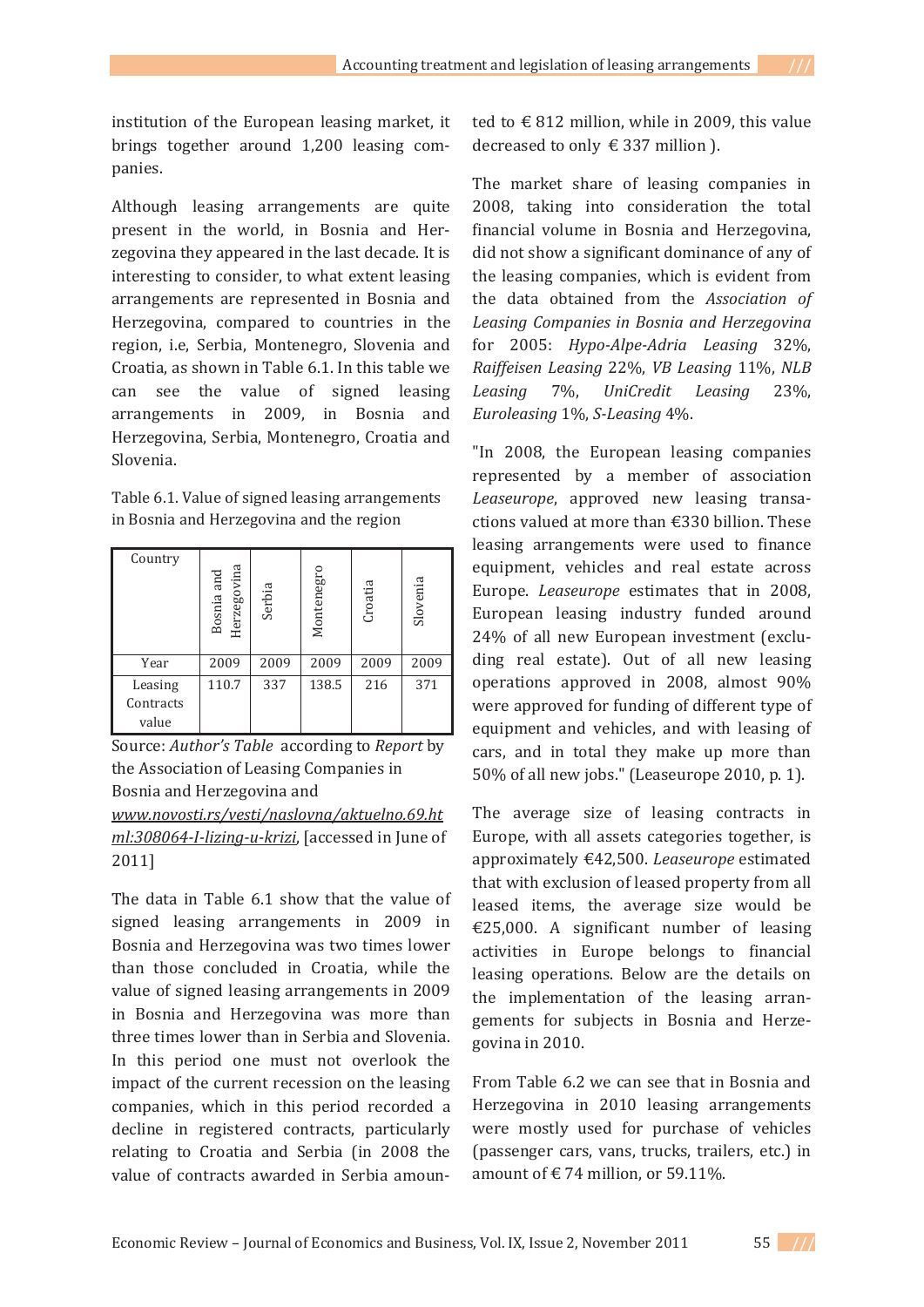Table 6.2. Realization of leasing arrangements per subjects in 2010

| Subject of leasing | million $\epsilon$ |        |
|--------------------|--------------------|--------|
| Vehicles           | 74.0               | 59.11  |
| Equipment          | 23.4               | 18.69  |
| <b>Real Estate</b> | 27.8               | 22.20  |
| Other              | 0.0                |        |
| Total              | 125.2              | 100.00 |

Source: Author's table according to Report by the Association of Leasing Companies in Bosnia and Herzegovina

### **6.2. The study of accounting treatment of leasing arrangement**

Based on research conducted on the basis of a questionnaire distributed to branch offices of leasing companies operating in the area of the Tuzla Canton (out of eight leasing companies registered in Bosnia and Herzegovina which are members of the Bosnia and Herzegovina *Leasing Association,* in the area of the Tuzla Canton), we collected information regarding the specifics that occur during accounting covers of leasing arrangements. The obtained data is systematized in Table 6.3, and Table 6.4.

 *International Financial Reporting Standards* (IFRS), company, considers leasing or renting as financial lease or operating lease. In financial leasing, the lessor is considered to have the right to transfer most of the risks and benefits related to the ownership of the leased property from the lease. Therefore, leased assets are shown in the balance sheet of the lessee in a similar way as its own property. The results of the research concerning financial leasing shown in Table 6.3 indicate that:

the maiority of respondents, 49,90% consider as important that all risks and rewards associated with ownership are transferred to the lessee:

45.6% of respondents consider as important the transfer of ownership to the lessee at the end of the lease:

Table 6.3. Specific characteristics data for accounting coverage of financial leasing

| <b>Financial leasing</b>              | in %                  |                    |       |                 |       |
|---------------------------------------|-----------------------|--------------------|-------|-----------------|-------|
| Characteristic                        | rrelevan <sup>+</sup> | somewha<br>mportan |       | Very<br>nportan |       |
| Transmit all the                      | 0.2                   | 3.4                | 49.90 | 31.30           | 15.20 |
| risks and benefits<br>associated with |                       |                    |       |                 |       |
|                                       |                       |                    |       |                 |       |
| ownership<br>Ownership is             | 8.8                   | 33.70              | 45.6  | 3.7             | 8.2   |
| transferred to the                    |                       |                    |       |                 |       |
| lessees at the end                    |                       |                    |       |                 |       |
| of the lease                          |                       |                    |       |                 |       |
| Recognized as an                      | 1.0                   | 2.2                | 51.1  | 42.2            | 3.5   |
| asset in balance                      |                       |                    |       |                 |       |
| sheet of the lessee                   |                       |                    |       |                 |       |
| Asset is recognized                   | 1.4                   | 2.5                | 3.9   | 25.3            | 66.90 |
| depending on                          |                       |                    |       |                 |       |
| which is lower: at                    |                       |                    |       |                 |       |
| fair value                            |                       |                    |       |                 |       |
| (practically at                       |                       |                    |       |                 |       |
| original cost with                    |                       |                    |       |                 |       |
| no interest                           |                       |                    |       |                 |       |
| increased by initial                  |                       |                    |       |                 |       |
| costs) or the                         |                       |                    |       |                 |       |
| present value of                      |                       |                    |       |                 |       |
| minimum lease                         |                       |                    |       |                 |       |
| payments                              |                       |                    |       |                 |       |
| Depreciation of                       | 1.7                   | 3.3                | 62.1  | 30.8            | 2.1   |
| asset is calculated                   |                       |                    |       |                 |       |
| by lessee under                       |                       |                    |       |                 |       |
| IAS 16 and IAS 38                     |                       |                    |       |                 |       |

ǣ*Author's research*

- 51.10% of respondents consider as important that the subject of leasing is recognized as an asset in the balance sheet of lessee:
- 66.9% consider as very important that the asset is recognized depending on which is lower, fair value of leased assets or present value of minimum lease payments for the lease;
- 62.1% of respondents consider as important that lessee calculates depre-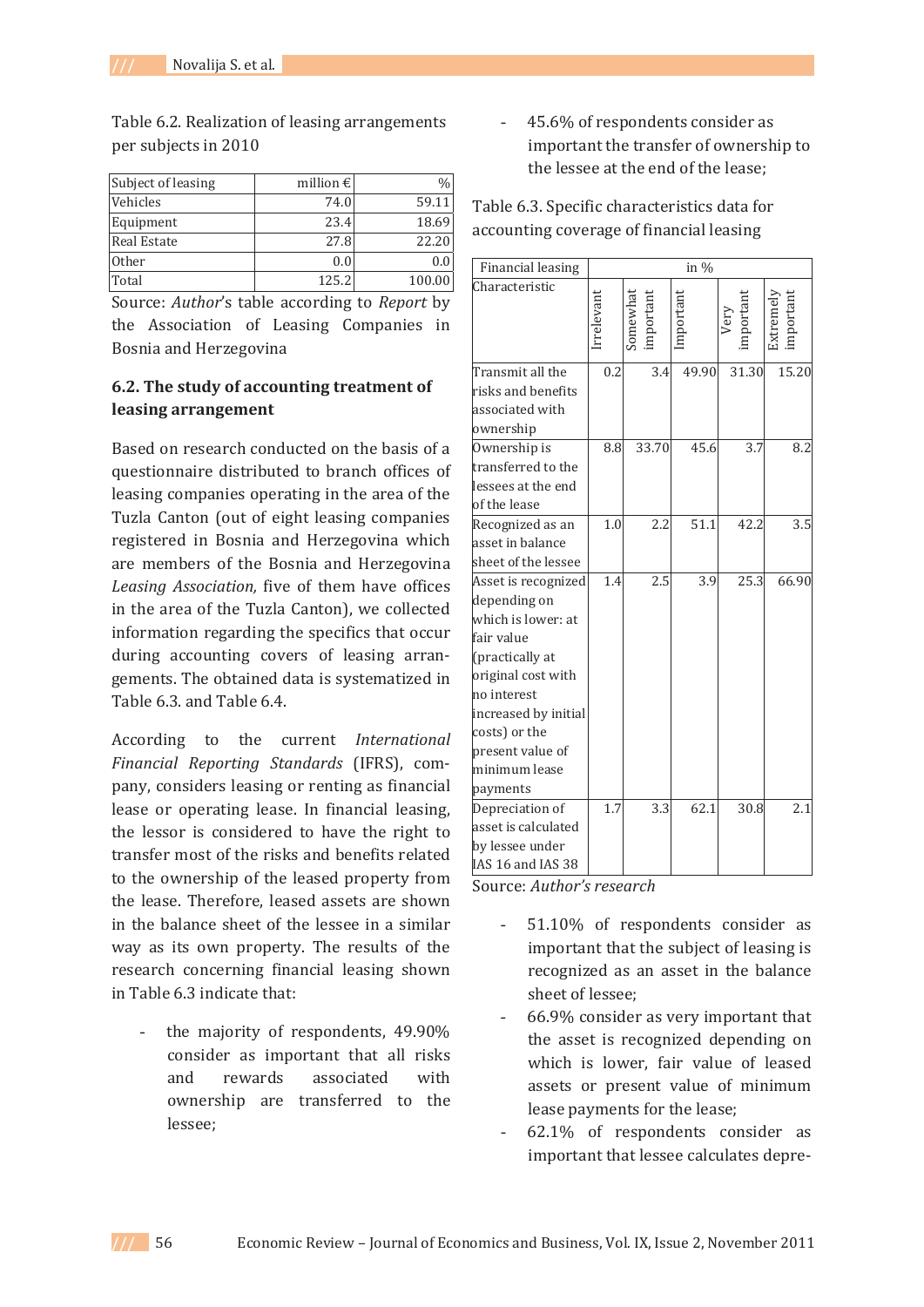ciation of asset under IAS 16 and IAS  $38.$ 

Since the results of the study of financial leasing showed that respondents considered recognition of assets, depending on which is lower, fair value of the leased asset or present value of minimum payments for lease and recognition of an asset in the balance sheet and amortization as important or extremely important issues, it confirmed the justification of the use of standard. It is also considered that in this way potential corrections of financial statements are minimized.

Table 6.4. Specific characteristics data for accounting coverage of operational leasing

| Operational leasing                                                                          |                   |                      | in $%$   |                  |                        |
|----------------------------------------------------------------------------------------------|-------------------|----------------------|----------|------------------|------------------------|
| Characteristic                                                                               | <b>Irrelevant</b> | Somewhat<br>mportant | mportant | Very<br>mportant | important<br>Extremely |
| All the risks and<br>benefits associated<br>with ownership not<br>transferring               | 29.6              | 14.3                 | 50.8     | 3.5              | 1.8                    |
| Ownership is not<br>transferred to the<br>lessees                                            | 1.6               | 2.2                  | 15.9     | 30.9             | 49.4                   |
| It is not recognized<br>as an asset in<br>balance sheet of the<br>lessee                     | 4.8               | 3.3                  | 7.1      | 31.1             | 53.7                   |
| Lease payments are<br>recognized as an<br>expense                                            | 1.2               | 2.9                  | 18.6     | 31.7             | 45.6                   |
| Lessee does not<br>calculate<br>depreciation of<br>assets, but the<br>lessor<br>$\mathbf{r}$ | 2.5               | 1.4                  | 21.2     | 27.7             | 47.2                   |

ǣ*Author's resarch*

Based on information we received during the research regarding operating leases, we can see that:

50.8% of them consider as important that all the risks and benefits associated with ownership are not transferred to the lessee:

- 49.4% think that it is extremely important that ownership is not transferred to the lessee:
- 53.7% of respondents said it is extremely important that the asset taken to operating lease is not recognized as an asset in the balance sheet of lessee:
- 45.6% consider it essential that the lease payments are recognized as an expense;
- 47.2% are of the opinion that it is extremely important that the lessee does not calculate depreciation of asset, but the lessor.

Within operating leases, lessor considers that risks and benefits are retained, and therefore the property given on lease needs to be located in its balance sheet. Lessee records payments of expenses and provides details of payments made for leasing arrangements in the notes with their accounts. Under IFRS. since the approach "substance over form" is required, it cannot justify keeping leasing out of balance, if the risks and benefits are borne associated with the leased assets.

#### **7. CONCLUSION**

Leasing arrangement is an economically efficient solution to purchase assets necessary for operation of firm in conditions of lack of capital. Users of leasing subject pay lease rate out of revenue generated from use of leasing subject and thus realize certain tax benefits. IAS 17 elaborated in detail the procedure for posting in various forms and contributed to more objective preparing of financial statements. What remained partially unclear is the area of termination of the lease and its proper recording in financial statements. The main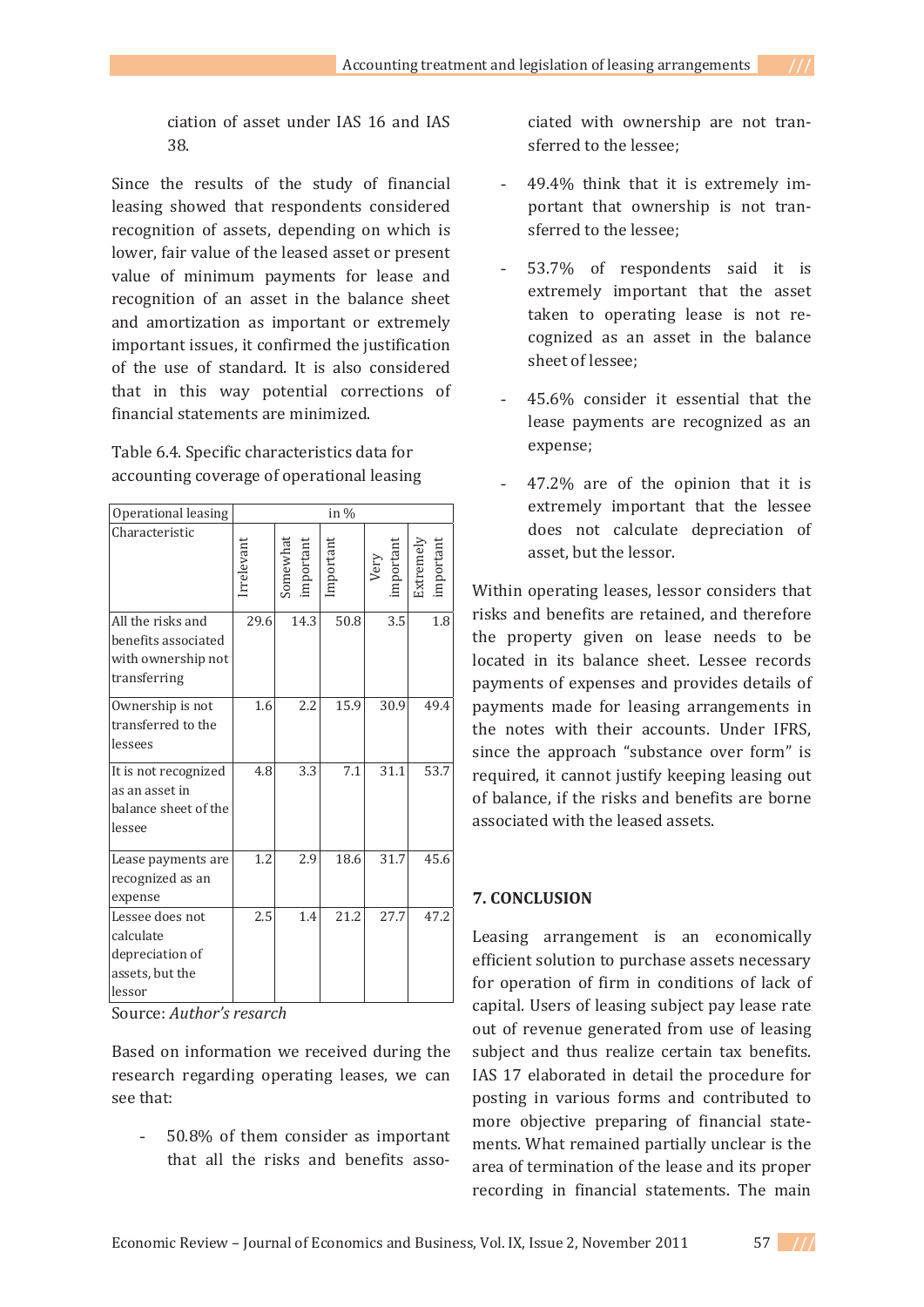disadvantage of leasing is that it is more expensive than any other method of funding. Fee paid by user of leasing contains the price of leasing subject, profit of leasing company, interest on capital involved and overall costs of lease that leasing company has in connection with the contract. This deficiency must be compensated by a number of advantages that lease bears as a form of financing.

Leases, whether financial or operating, are differently recognized by lessor and lessee in the statements. Thus, lessee recognizes financial lease as assets and liabilities in its balance sheet, while it proportionately recognizes operating lease as an expense during the period of leasing. For lessor the situation is quite different. Lessor recognizes financial lease in its balance sheet as receivable, and operating lease is treated as income from operating leases.

Regarding the tax treatment, in operating leasing the monthly rent expense is entered into business cost of leasing user and VAT is recorded as an input tax with the right of deduction. In financial leasing, lessee pays installment for financial leasing from earned income using the subject of leasing, and is entitled to refund VAT on the interest from financial leasing.

The research results of financial leasing proved that respondents consider recognition of assets, depending on which is lower, fair value of the leased asset or present value of minimum lease payments for leases and recognition of an asset in the balance and depreciation as important or extremely important issues, which justifies the application of the existing standards. At the same time, it minimizes potential correction of financial statements. In an operating lease lessor considers that risks and benefits are retained, and therefore the property given on leasing will be recorded in its balance sheet. Lessee records payment of costs and provides details of payments made for leasing arran-

gements in the notes to their accounts. Under IFRS, since it requires the approach "substance over form", it cannot justify keeping the leasing out of balance if they bear risks and benefits associated with the leased assets.

In recent times, numerous legislation changes in accounting and auditing are made in order to prevent fraud in accounting. This is achieved, among other things, with proper recording of assets and liabilities, on the basis of leasing, as well as on other types of assets and liabilities, which provides high-quality information base for management.

Based on the above presented, we can conclude that accounting procedures, policies and disclosure in accordance with IAS 17 Leases, are adequate instruments and that they meet the needs of accounting and financial reporting, tax and legal regulations regarding implemented leasing arrangements in Bosnia and Herzegovina. Leasing is present in Bosnia and Herzegovina, but on a small scale, with the tendency of growth in recent years. The situation is slightly better in the region. It is interesting that in the world, there are proposals for adoption of new accounting standards for leases, which would significantly change current position of providers and users of leasing.

Future research could demonstrate to what extent harmonization of regulations between the FASB and IASB contributed to real harmonization of accounting regulations in leasing practice and make recommendations, which would not be only declarative through announcements, but rather real solutions that will be incorporated through legislation and mandatory for use in companies. It could also show how such arrangements may affect the accounting regulations in Bosnia and Herzegovina.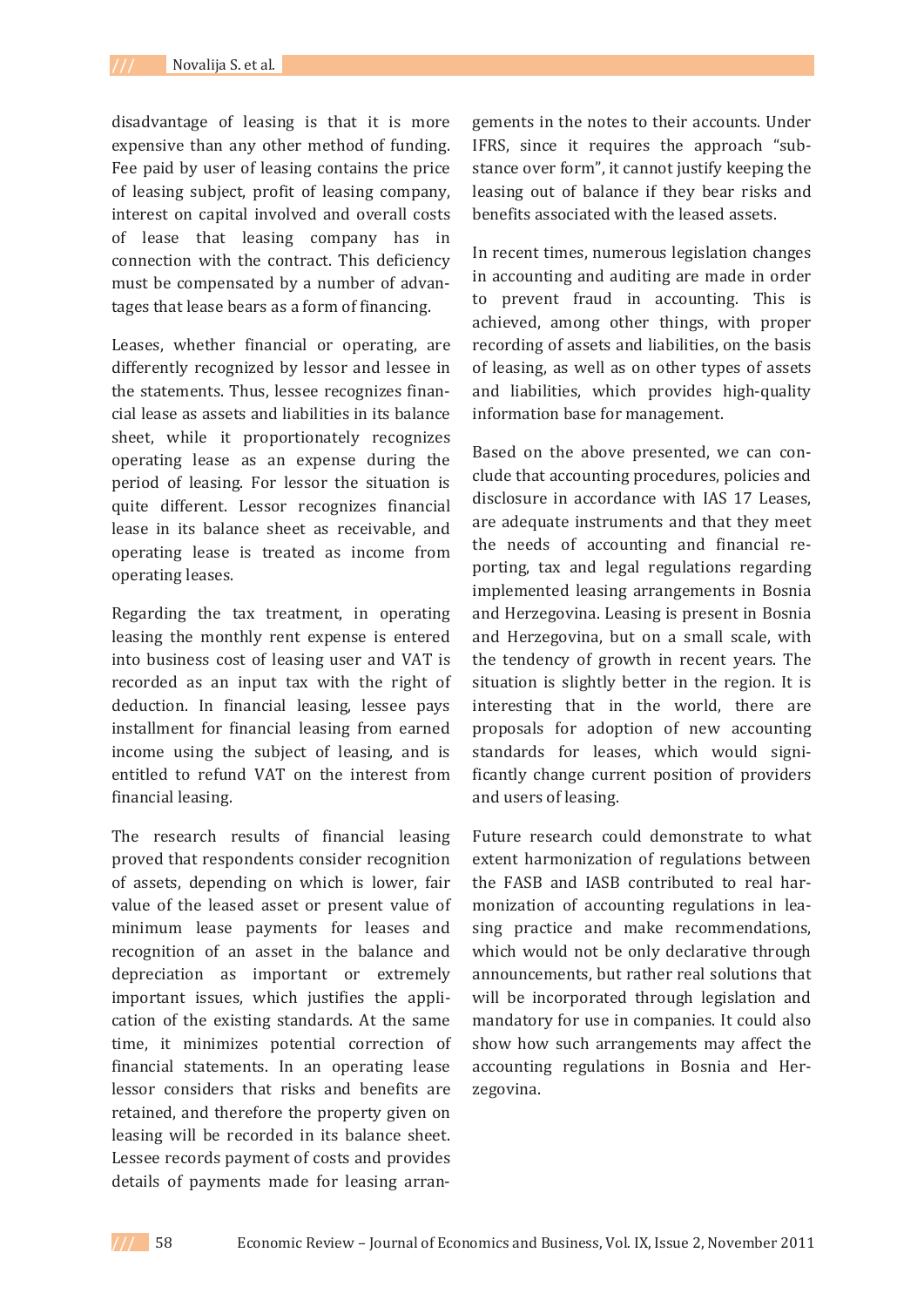### **REFERENCES**

### **Books:**

- 1. Andrijanić, I. (2001) *External trade how to do business with foreign counǦ* tries. Zagreb, Mikrorad, revised edition, pp. 627-630.
- 2. Backović, E. (2007) Financing of *foreign trade transactions*. Sarajevo, Faculty of Economics, pp. 201-206.
- 3. Belak, V., Bošnjak, Ž. and Pehar, M.  $(2006)$  *Financial Accounting*. Mostar, Fricom, pp. 174-183.
- 4. Copeland, T., Koller, T. and Murrin, J. ȋͳͻͻͲȌ *Valuation: Measuring and Managing the Value of Companies*. John Wiley & Sons, New York.
- 5. Cottle, C., Murray, R. and Block, F. ȋͳͻͺͺȌ *Graham and Dodd's Security* Analysis. McGraw-Hill, New York.
- 6. Epstein, J.B. with contribution by Abbas Ali Mirza (2006) Interpretation *and Aplication of International FinanǦ cial Reporting Standards*. Wiley & Sons, New York, pp. 476.
- 7. International Financial Reporting Standards - including the International Accounting Standards (2006) Fede*ration of Accountants, Auditors and Financial Workers Federation of Bosnia and Herzegovina (FAAFW BiH)*. Mostar, pp. 376-388.
- 8. Collection of rules for members of the accountancy profession. (2007) Fede*ration of Accountants, Auditors and Financial Workers Federation of Bosnia and Herzegovina (FAAFW BiH).* Mostar.
- 9. Ferišek, V. (2002) Procurement, Policy-*StrategyǦOrganizationǦManagement,* Faculty of Economics, University of Zagreb, pp. 68-71.
- 10. Graham, B. and Dodd, D. (1934) Security Analysis. McGraw-Hill, New York.
- 11. Jahić, M. (2008) Financial Accounting. Sarajevo, Department of Accounting and Auditing of the Federation of Bosnia and Herzegovina, pp. 299-301.
- 12. Niuhović, Z. and Šain, Ž. (2003) Busi*ness Finance: Theory and practical application.* Sarajevo, Faculty of Economics, pp. 224-280.
- 13. Rovčanin, A. (2006) Financial Mana*gement.* Sarajevo, Faculty of Economics, University of Sarajevo, pp. 132-135.
- 14. Trifunović, M. (2000) International *payments*. Zagreb, Synergy, pp. 265-266.
- 15. Tvrtković, S. (2002) Financing of lea*sing arrangements*. Tuzla, Revicon.
- 16. Van Horne, C.J. and Wachowicz, M. J.  $(2002)$  *Fundamentals of Financial Management*. Ninth edition, Mate Zagreb, pp. 584-595.
- 17. Vujić, S., Grabovac, N. and Vujić, S.  $(2010)$  *Leasing as a modern form of financing*. Sarajevo, ACA System d.o.o. Sarajevo, pp. 23.

### **Articles:**

- 1. Boatsman, J. and Dong, X. (2011) EquityValue Implications of Lease Accounting. Accounting Horizons, Vol. 25, No. 1, pp. 1-16.
- 2. Valletta, R. and Huggins B. (2010) Emerging Accounting Trends - Accounting for Leases. Healthcare *Financial Management*, December, pp. 36-39.